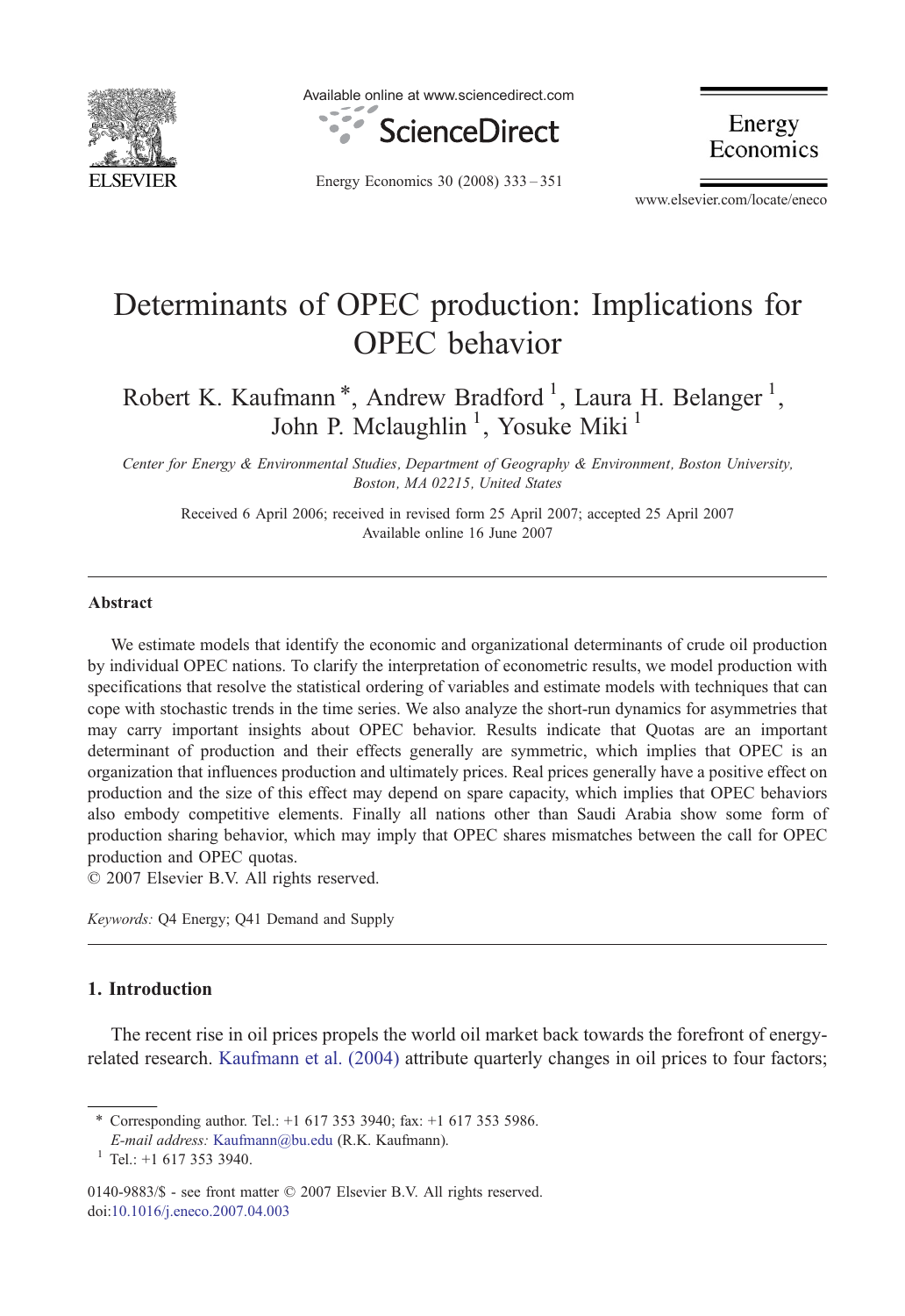(1) capacity utilization by OPEC, (2) production quotas established by OPEC, (3) the degree to which OPEC production exceeds these quotas, and (4) private stocks of crude oil that are held in OECD nations. These mechanisms imply that OPEC can influence real oil prices via decisions concerning production, quotas, and operable capacity. To date, research on the factors that motivate these decisions focuses on the nature of OPEC as an organization. Is OPEC a cartel? If not, what are OPEC's goals? By defining OPEC, analysts hope to understand its decision making process and improve their ability to forecast production and prices.

Previous efforts describe OPEC using either cartel or non-cartel models [\(Alhajji and Huettner,](#page--1-0) [2000b\)](#page--1-0). Non-cartel models focus on competition (e.g. [MacAvoy, 1982](#page--1-0)), changes in ownership [\(Johany, 1979\)](#page--1-0), and revenue targets (e.g. [Teece, 1982\)](#page--1-0). Cartel models seek to classify OPEC as a monopoly, an oligopoly, or a dominant firm. OPEC's classification among these models still is uncertain. Statistical tests of Eq. (3) (in this paper) cause analysts to reject competitive behavior, changes in ownership, and revenue targets ([Griffin, 1985; Jones, 1990; Dahl and Yucel, 1991\)](#page--1-0). [Alhajji and Huettner \(2000a,b\)](#page--1-0) reject the cartel hypothesis for OPEC as a whole or for the OPEC core (Saudi Arabia, Kuwait, the United Arab Emirates, and Qatar). Instead, [Alhajji and Huettner](#page--1-0) [\(2000a\)](#page--1-0) argue that Saudi Arabia is a dominant firm and that the remaining members of OPEC can be modeled using alternative representations, such as a target revenue model. [Smith \(2005\)](#page--1-0) argues that OPEC acts as a bureaucratic syndicate. For an extensive literature review, see [Smith \(2005\).](#page--1-0)

The branch of empirical research emphasized here starts with a seminal paper by [Griffin](#page--1-0) [\(1985\)](#page--1-0) that evolves through a series of modifications ([Loderer, 1985; Green, 1988; Dahl and](#page--1-0) [Yucel, 1991; Polasky, 1992, Jones, 1990; Griffin and Nielson, 1994; Gulen, 1996; Alhajji and](#page--1-0) [Huettner, 2000a,b; Smith, 2005](#page--1-0)). Many of these analyses generate conflicting results, such as the sign on the relationship between oil prices and production or the importance of production sharing behavior. Furthermore, [Smith \(2005\)](#page--1-0) argues that Griffin's specification and its derivatives are able to reject only the most extreme forms of behavior, such as "constant market sharing" or the strict version of the target revenue hypothesis. For less extreme behaviors, the models have low power to choose among competing hypotheses for the nature of OPEC as an organization.

Given these limits, our modifications to Griffin's model do not attempt to classify OPEC as an organization. Rather, we estimate models that seek to understand how economic and institutional variables influence the rate of crude oil production by individual OPEC nations. To ensure that our results identify the determinants of OPEC production and avoid biases that are associated with the simultaneous determination of oil supply, demand, and price, we model production with specifications that resolve the direction of causality and estimate models with techniques that can cope with stochastic trends in the time series.

To use these techniques, we ensure cointegration with a simple change to previous efforts including OPEC Quotas. In addition to improving the statistical properties of the estimations, the results generate some significant insights. OPEC quotas affect production, both in the short- and long-term. This result indicates that OPEC exercises market power by assigning quotas that influence production and prices. Higher oil prices increase production by individual OPEC nations, rather than depressing production as found by previous studies. This implies that OPEC behavior also embodies competitive elements.

These results and the methodology used to generate them are described in five sections. Section 2 describes an econometric methodology that allows us to estimate models for crude oil production by eight OPEC nations. Econometric results are described in Section 3. Section 4 describes what the results imply about the effect of quotas, prices, and production sharing behavior on OPEC production and what these effects imply regarding the on-going debate about the nature of OPEC as an organization. Section 5 describes limits on current research and suggests